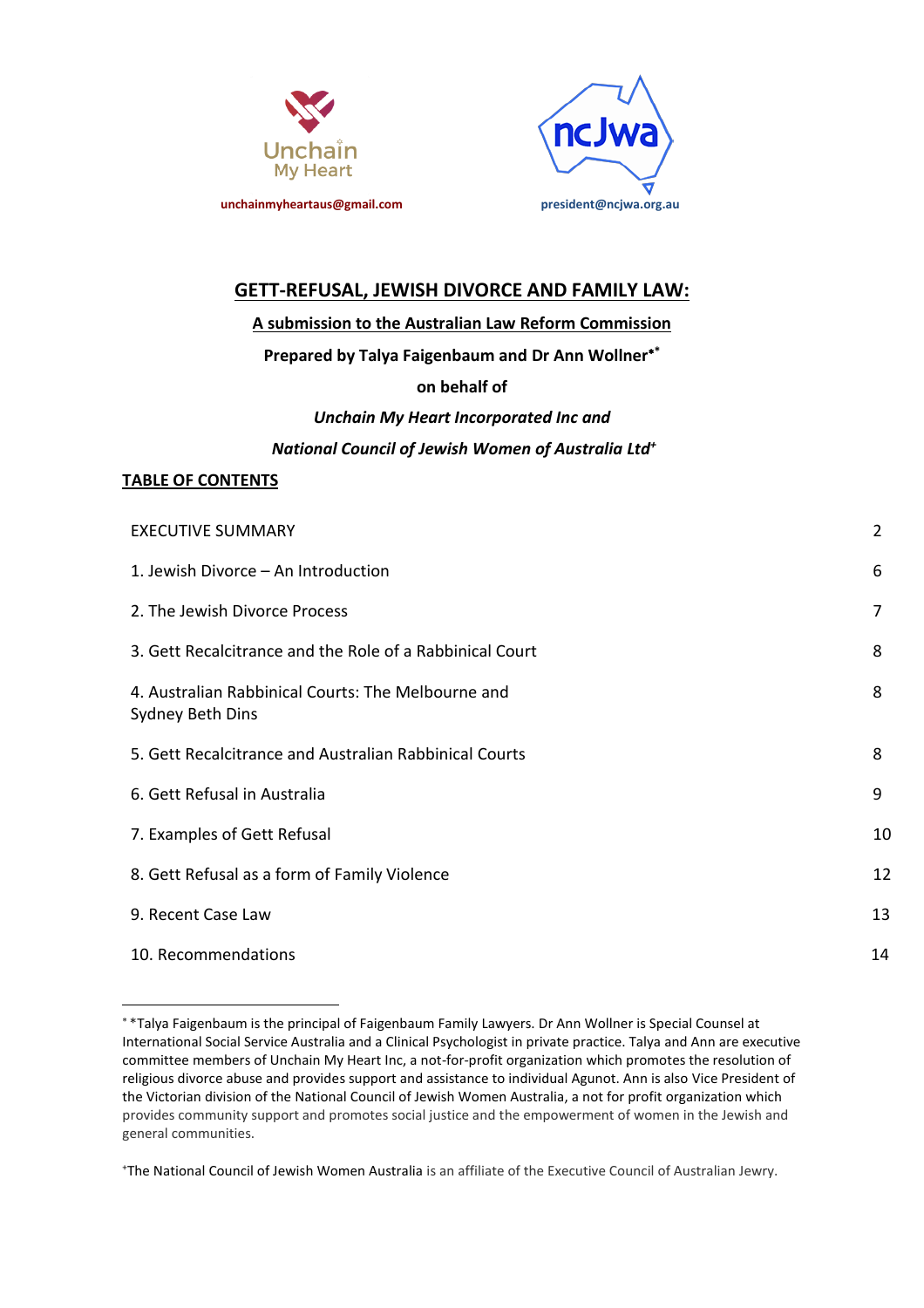### **EXECUTIVE SUMMARY**

- 1. Australian Jewish couples usually marry according to both Australian and Jewish Law. When their marriages breakdown, they similarly have to divorce according to Australian and Jewish Law<sup>1</sup>.
- 2. Parties to a failed marriage cannot move on with their lives unless they obtain a divorce under both Australian and Jewish Law.
- 3. Unless the parties obtain a divorce under Jewish Law, they cannot remarry under Jewish Law. Any child of a woman who has not been divorced according to Jewish Law is classified as a '*Mamzer*' (usually incorrectly translated as 'a bastard') and is subject to severe stigma and a compromised social status.
- 4. Under Australian Law, marriage and divorce is governed by legislation of the Commonwealth of Australia, which confers the relevant status on the parties.
- 5. Under Australian Law, divorce is gender neutral and procedural. Neither party can control or manipulate the process. Once the conditions for divorce are satisfied, the divorce is granted by the Commonwealth of Australia.
- 6. Under Jewish Law, a Rabbinical Court generally cannot confer a divorce or order that a divorce be granted. The power of the Rabbinical Court is limited to ensuring that the procedural requirements of the Jewish divorce are satisfied.
- 7. Under Jewish Law, divorce is a contractual arrangement, which generally requires the voluntary agreement of the parties to the marriage. Once the agreement to divorce is reached, the husband delivers the Bill of Divorce to the wife who accepts it.
- 8. The Jewish Bill of Divorce is known in the Jewish Community by its Aramaic name, "*the Gett*".
- 9. The process of a Jewish Divorce is generally simple and procedural. Parenting and property matters are determined separately according to Australian Family Law. Only the

l

<sup>1</sup> Jewish Law throughout this submission refers to Orthodox Jewish Law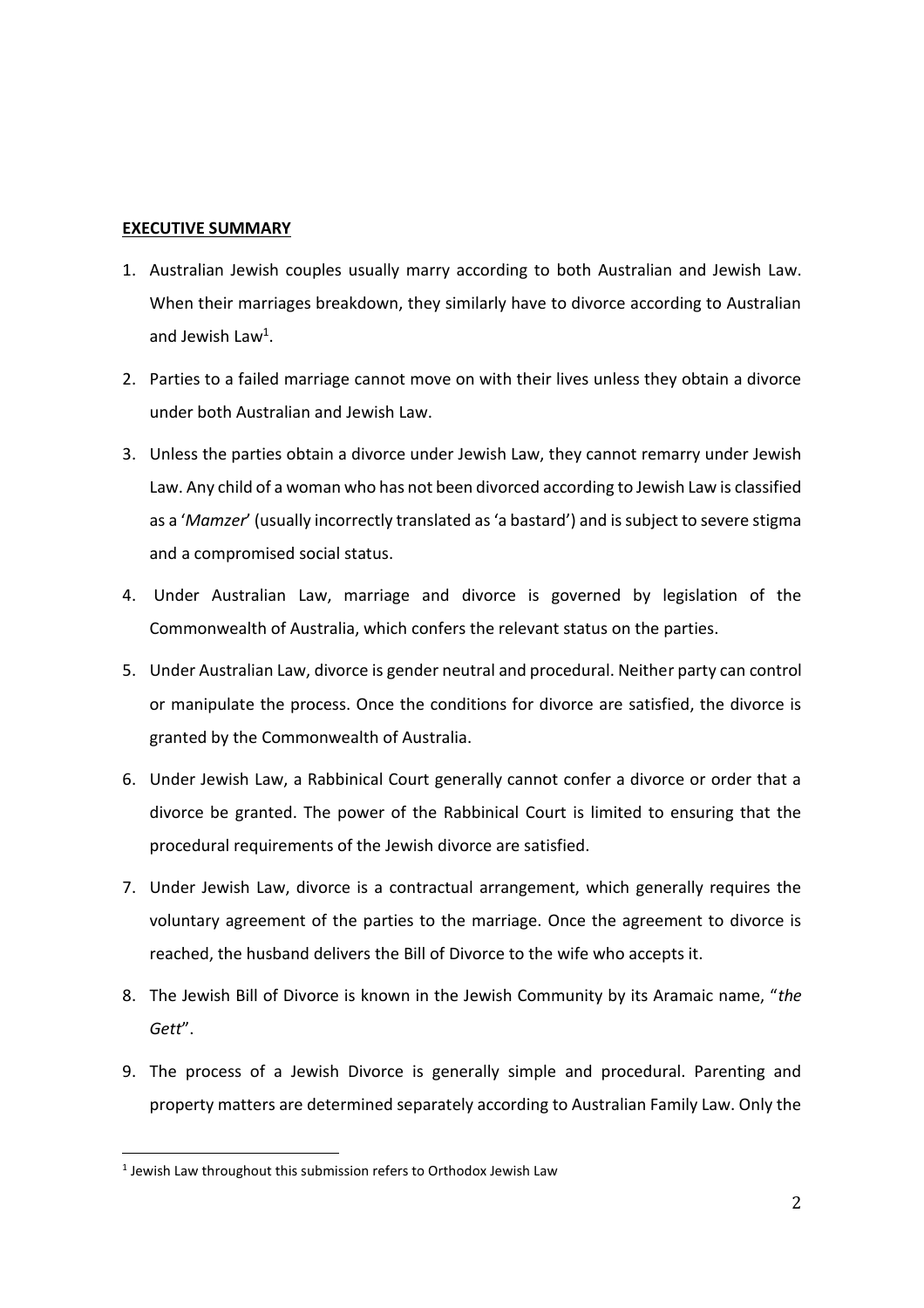Australian Family Courts can make enforceable orders regarding property and parenting arrangements.

- 10. Although many Jewish divorces are resolved procedurally, there are a growing number in which the process is controlled or manipulated by one party, mainly the husband, to extract property or parenting concessions or to torment and harass the other party.
- 11. In these cases, the husband controls or manipulates the divorce process by refusing to give his wife a Gett and thereby preventing her from remarrying according to Jewish Law and from having children who can fully participate in the Jewish community.
- 12. This act of control or manipulation is called 'Gett refusal' or 'Gett recalcitrance'.
- 13. Wives affected by Gett refusal are known in the Jewish community as *'Agunot'* (plural) or *'Agunah'* (singular). *'Agunah'* means chained or anchored in Hebrew. An *Agunah* is chained to an unwanted marriage because her husband refuses to relinquish his control over her. These women complain of feeling powerless, manipulated and coerced.
- 14. A primary method for Jewish women seeking redress to Gett refusal has been by way of application to the Family Court of Australia. The relief has been facilitated through the inclusion of 'Gett-clauses' in orders imposed by the Court<sup>2</sup> or made by consent.
- 15. The approach by Family Court judges to this issue has been inconsistent and Jewish women seeking relief have little certainty about their prospects of successfully obtaining relief in this jurisdiction.
- 16. The Family Law Council submitted a report to the Attorney General in August 2001 $^3$ proposing to clarify the law by amending the *Family Law Act 1975* to give Family Court judges discretionary powers to take into account separate systems of divorce in the Australian community. The recommendations were not adopted.
- 17. Recalcitrance in religious divorce proceedings is experienced by other culturalcommunities in Australia.4

 <sup>2</sup> For example, in the case of *Gwiazda v Ber* (Unreported, Family Court of Australia, Emery J23 February 1982) in which the Family Court ordered the recalcitrant wife to appear before the Melbourne Beth Din <sup>3</sup> *Family Law Council, Cultural-Community Divorce and the Family Law Act 1975: A Proposal to Clarify the* 

*Law* (2001). This Report was compiled in consultation with the Executive Council of Australian Jewry.

<sup>4</sup> Talya Faigenbaum and Nussen Ainsworth, *The Complex World of Religious Divorce*, LIJ 2017 91 p23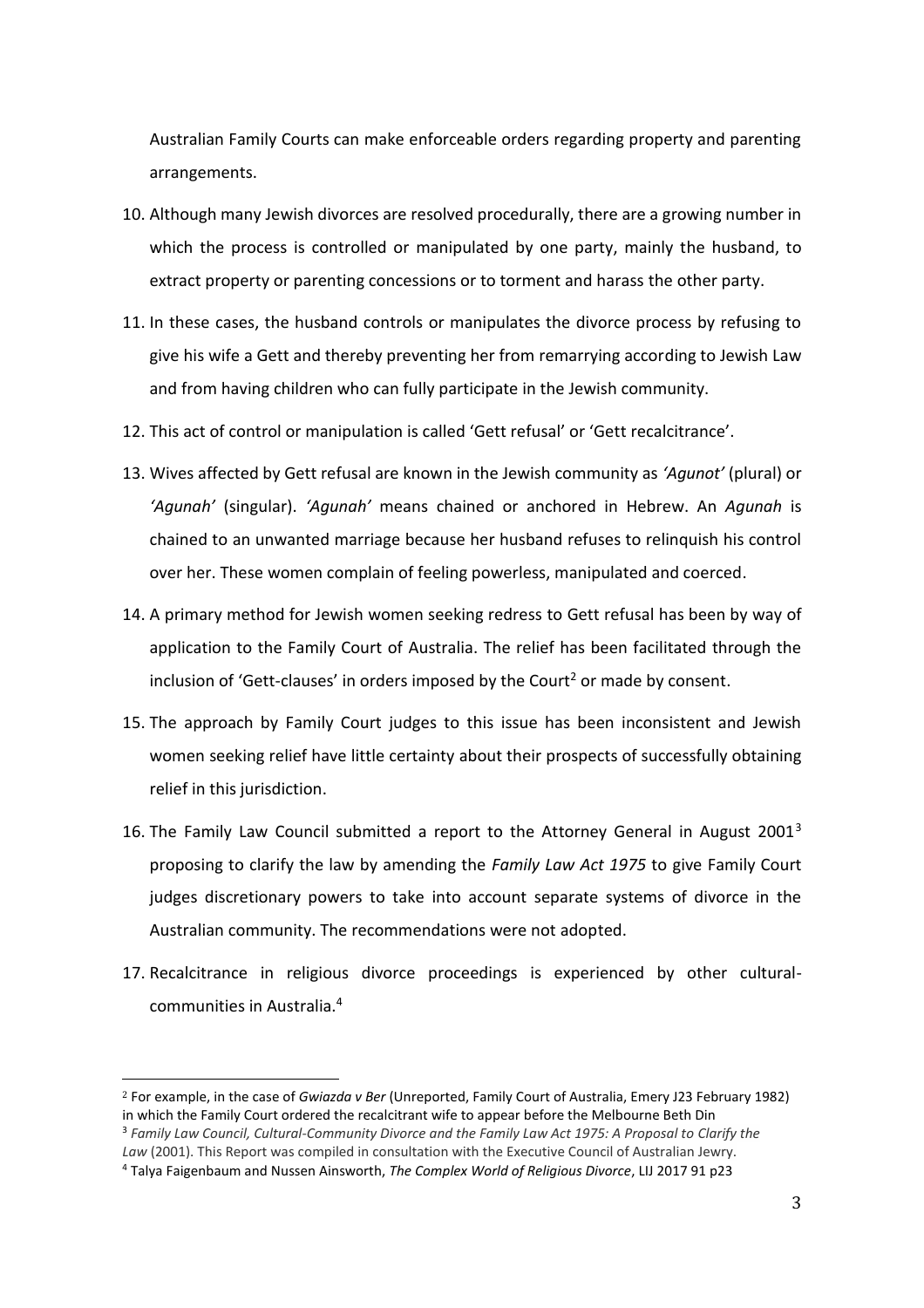- 18. The Commonwealth of Australia recognises and has enacted laws encompassing religious marriage: s45 *Marriage Act 1961*. It is submitted that the Commonwealth of Australia should similarly legislate for religious divorce.
- 19. The Commonwealth of Australia has recognised that $5$ :
	- (a) family violence is a fundamental violation of human rights and is unacceptable in any form, in any community and in any culture; and
	- (b) family violence is a gendered phenomenon, which overwhelmingly effects women and children.
- 20. Gett refusal is an example of family violence which operates within the Jewish community of Australia.
- 21. Gett refusal may be described as emotionally or psychologically abusive; economically abusive; threatening; coercive; controlling or dominating in a way that it affects the wellbeing of the spouse, children living with her and any future children.
- 22. In 2011 the Commonwealth Government enacted amendments to the *Family Law Act 1975* ("the Act") to maximise safety for children and adults who have experienced family violence, to prevent and reduce family violence to the greatest extent possible and to promote the accountability of perpetrators of family violence for their actions.
- 23. Gett refusal falls within the definition of "family violence" in sections 4AB(1) and (2) of the Act.
- 24. It is submitted that in order:

l

- (a) to recognize the greater diversity of traditions, cultures and religions in Australian family structures;
- (b) to implement the Commonwealth Government's desire to rid all communities and cultures of family violence;
- (c) to ensure that the Commonwealth Government's laws are effective in meeting the contemporary needs of Australian families in resolving the legal problems faced by different community members; and

<sup>5</sup> *The National Plan to Reduce Violence against Women and their Children 2010-2022*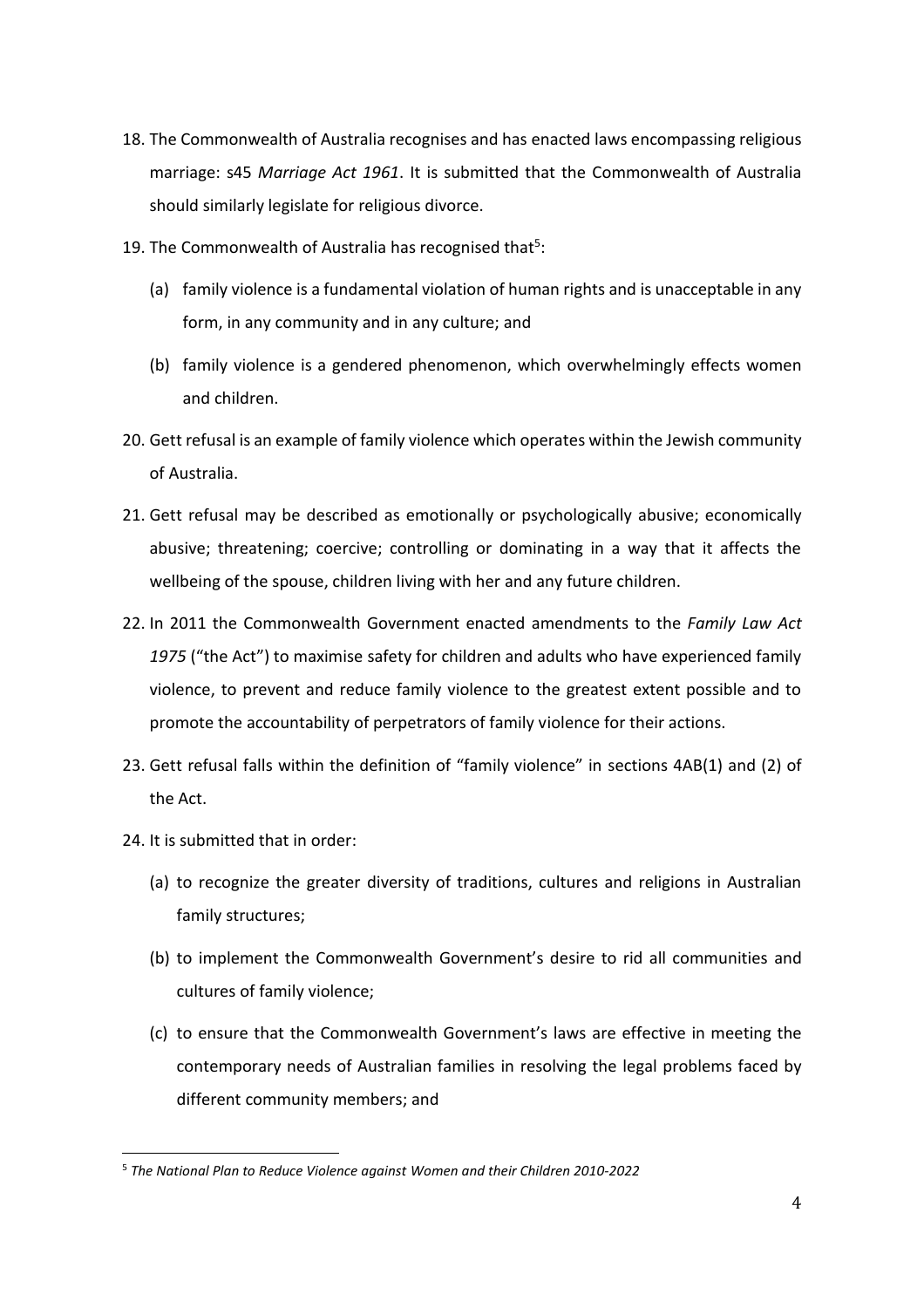(d) to achieve finality in the resolution of family disputes thereby instilling confidence in the family law system

the Commonwealth Government adopt the recommendations of the Family Law Council in its 2001 Report, *Cultural-Community Divorce and the Family Law Act 1975: A Proposal to Clarify the Law*.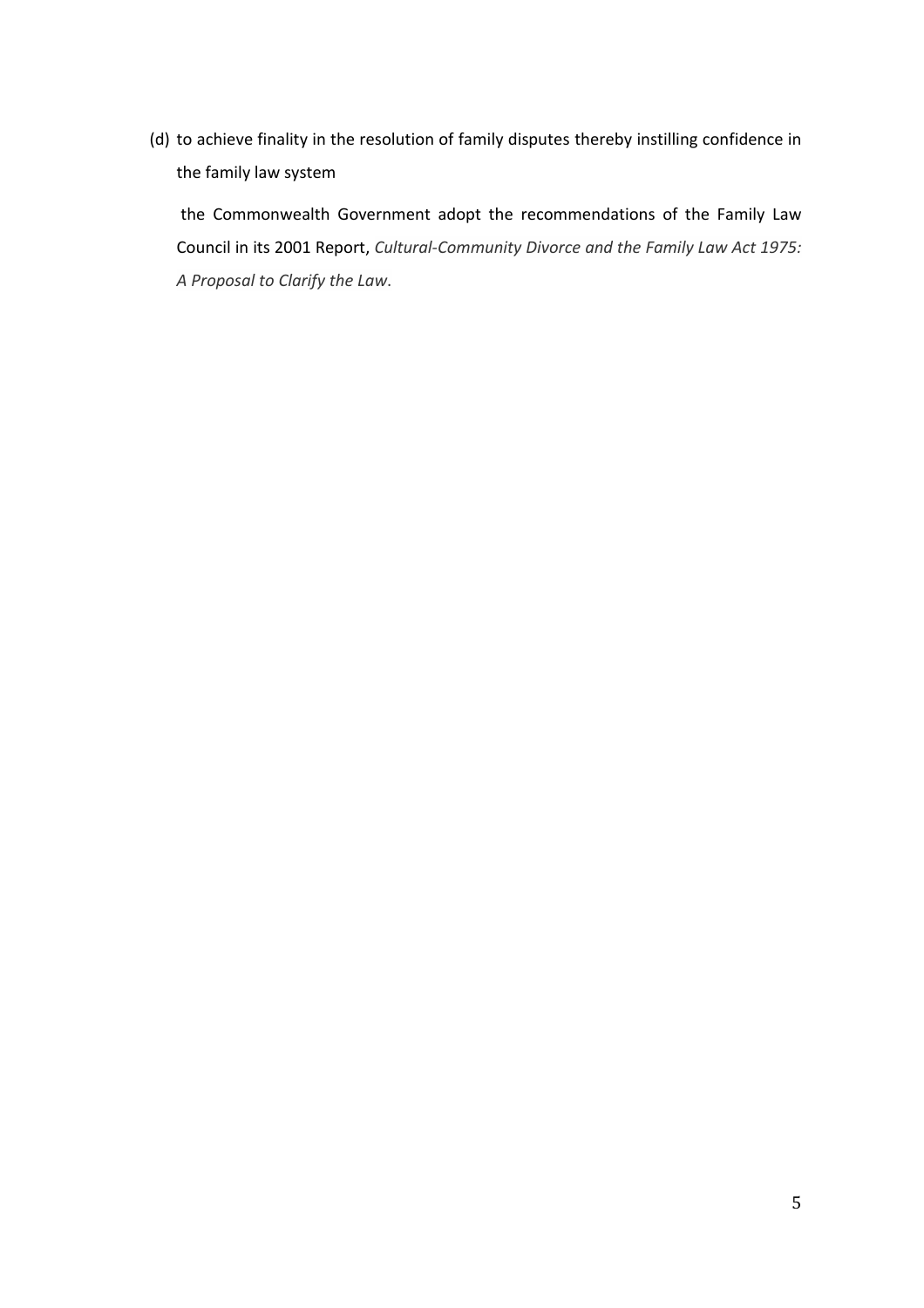#### **1. Jewish Divorce - An Introduction**

- 1.1. A major issue confronting Australian Jewish families today is that of coercive, manipulative and abuse behaviour, perpetuated primarily by men against women and which occurs after the marriage has in reality come to an end.
- 1.2. Under Jewish Law, the final dissolution of a marriage is brought about either through the death of a spouse or in the formal delivery by a husband to a wife of a divorce document, known by its Aramaic name as a 'Gett'. To be valid, the document must be given freely by the husband and willingly accepted by the wife, under the supervision of a Jewish Rabbinical Court (also known in Hebrew as a '*Beth Din'*).
- 1.3. According to Jewish Law, a civil divorce document cannot dissolve the marriage.
- 1.4. In the event that a Jewish divorce is not finalised in the above manner, the wife may not re-marry and any children born to another partner will be classified as '*Mamzarim*'. They are the offspring of an adulterous union and subject to severe stigma and a compromised social status under Jewish law.
- 1.5. A husband's ability to re-marry according to Jewish law is similarly curtailed, although exceptions can be made. The husband's future children are not classified as '*Mamzarim*' and they will not suffer the same social stigma within the Jewish Community.
- 1.6. Gett refusal is often used by husbands to coerce, control and manipulate their spouses. As a result, women who are not living with their husbands, but whose husbands refuse to give them a Gett and release them from their marriage are known in the Jewish Community as *'Agunot'* (plural) or '*Agunah*' (singular). '*Agunah*' means chained or anchored in Hebrew. An Agunah is chained to an unwanted marriage because her husband refuses to relinquish his control over her.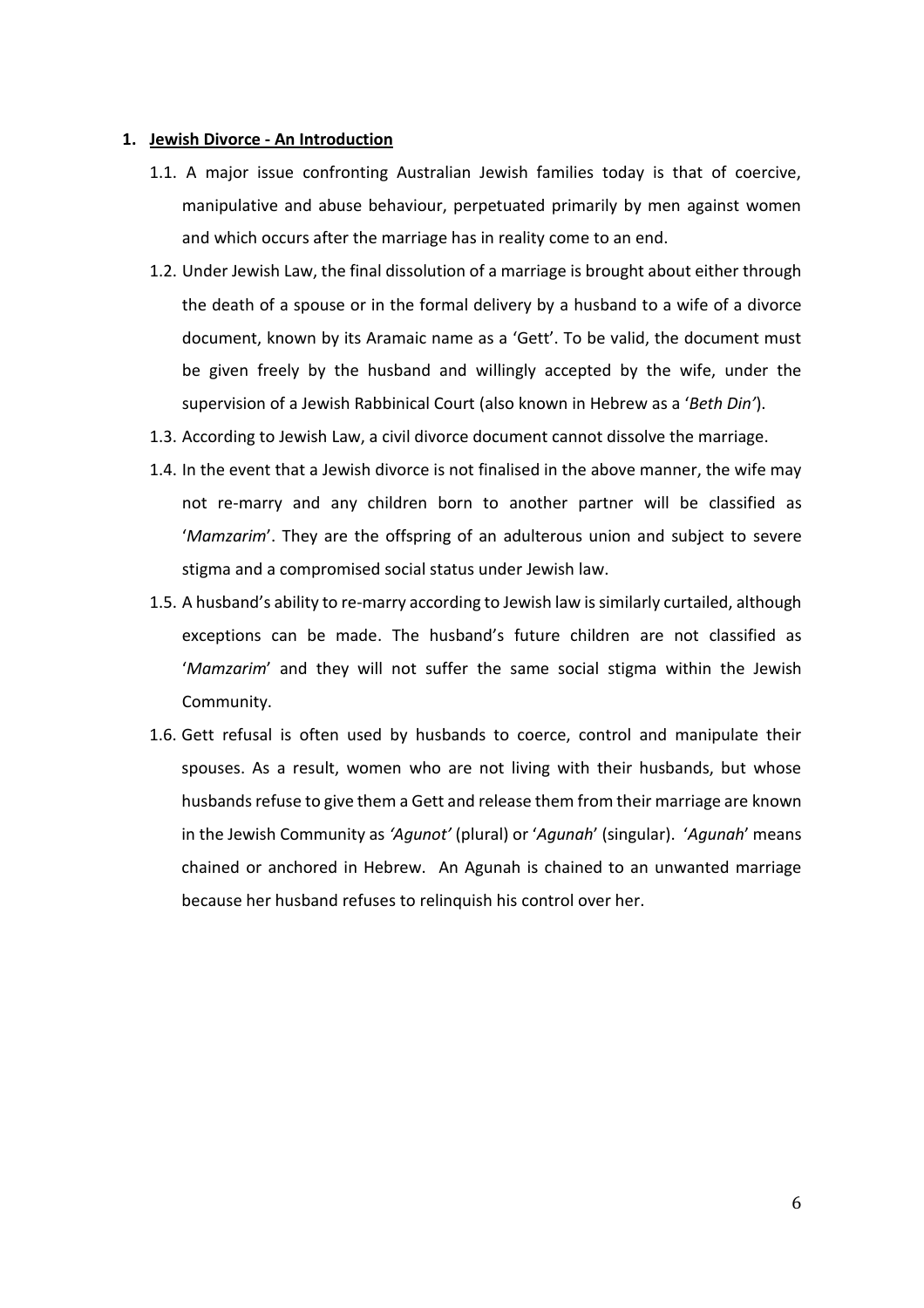#### **2. The Jewish Divorce Process**

- 2.1 Jewish divorce is a contractual arrangement between the parties to the marriage. The consent of both parties to the divorce is nearly always required.
- 2.2 Although the Jewish Rabbinical Court can make recommendations or directions regarding a divorce, it cannot order either party to grant a divorce.
- 2.3 This is unlike divorce under Australian Law, where the Commonwealth of Australia determines the matrimonial status of the parties under the *Family Law Act (1975).*
- 2.4 In a Jewish divorce, the role of the Jewish Rabbinical Court is to supervise the proceedings of the divorce ceremony and to ensure that all the religious elements are complied with.
- 2.5 The main element of the Jewish divorce ceremony is the Bill of Divorce or 'Gett'.
- 2.6 The Gett itself is a relatively short document written in Aramaic which severs the matrimonial bond between the couple and permits each spouse to remarry according to Jewish Law.
- 2.7 The Jewish Divorce ceremony involves the Gett being reviewed and signed by two authorised witnesses.
- 2.8 The ceremony takes place under the supervision of a Jewish Rabbinical Court, with the Gett being physically given by the husband to the wife.
- 2.9 After receipt of the Gett, the wife exits the room with it in her hand and then returns, displaying the Gett to those present. This act symbolizes the severance of the relationship between the couple and demonstrates that the wife is no longer constrained by her former marriage.
- 2.10 In instances of impracticality, such as when the parties reside in different locations, or undesirability, such as the existence of a Family Violence Intervention Order, the ceremony can be performed through a proxy with a power of attorney.
- 2.11 The Jewish divorce ceremony is simple and usually takes about 15 minutes to complete.
- 2.12 Generally the Jewish Divorce process runs smoothly, as there are no parenting or property issues to be resolved.
- 2.13 Problems arise when one of the spouses refuses to cooperate in the divorce proceedings.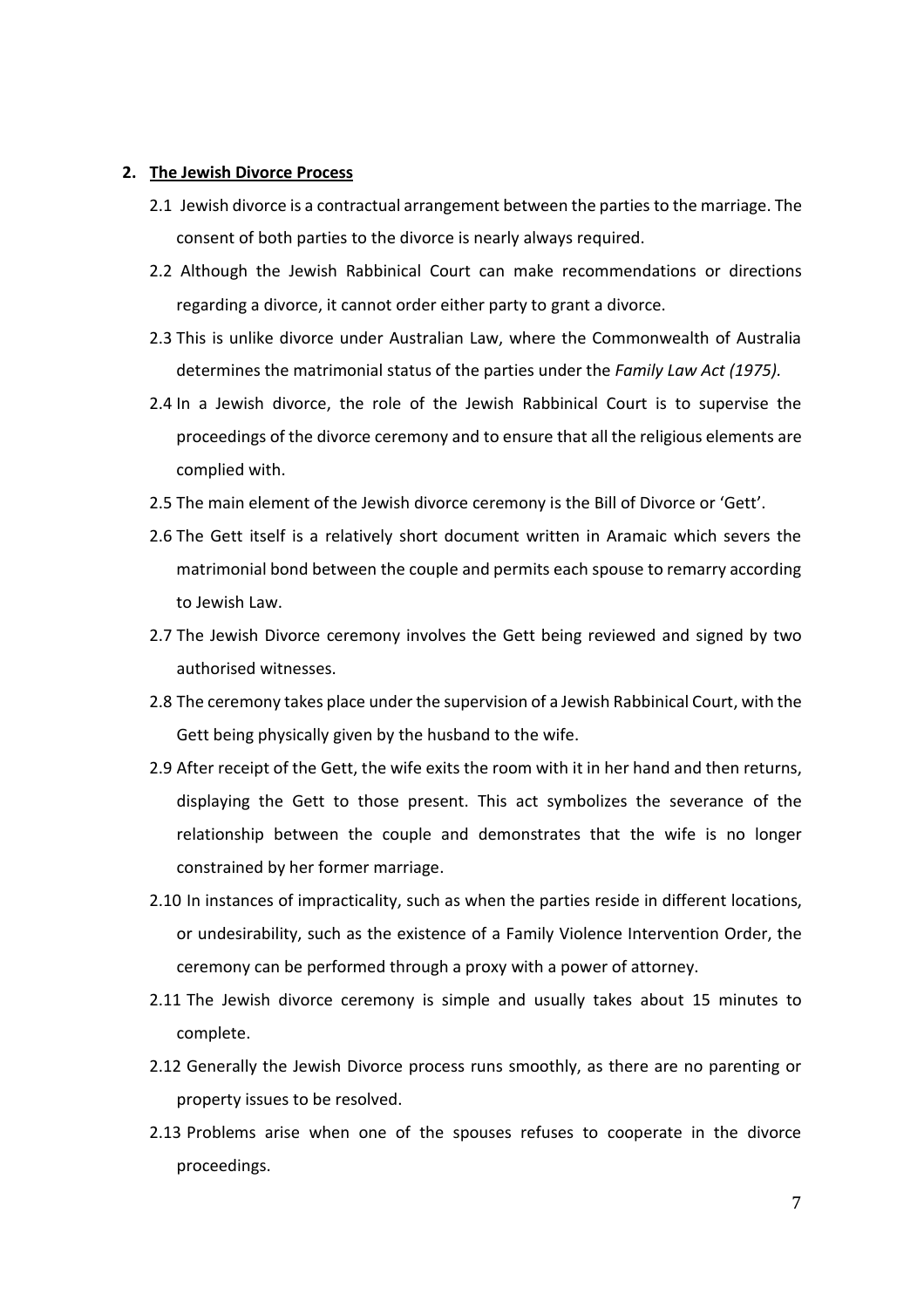## **3. Gett Recalcitrance and the Role of a Rabbinical Court**

- 3.1. Throughout Jewish history, Rabbinical Courts have had varying degrees of authority to resolve end of marriage conflicts. Their power and influence have depended on a range of factors including location, the level of autonomy granted by the governing authority and the degree of insularity or assimilation of the Jewish community at the time.
- 3.2. These factors remain relevant today in explaining the diversity in modern Rabbinical Courts, particularly the differences between Rabbinical Courts operating in Israel and those operating in Jewish communities throughout the world.

## **4. Australian Rabbinical Courts: The Melbourne and Sydney Beth Dins**

- 4.1. The orthodox Rabbinical Courts of Australia comprise Beth Dins in Melbourne and Sydney.
- 4.2. The Melbourne Beth Din has jurisdiction in Victoria. The Sydney Beth Din has jurisdiction in New South Wales. Both the Sydney and Melbourne Beth Dins can preside over matters arising in other states with small Jewish communities
- 4.3. The Sydney Beth Din presides over issues of divorce as well as conversion, commercial disputes, financial and communal conflicts. The Melbourne Beth Din presides only over issues of divorce and conversion. However, neither Beth Dins resolves issues relating to property or parenting on breakdown of a marriage.
- 4.4. The Australian Rabbinical Courts ensure that a Gett is properly executed and that all formalities and technical religious requirements relating to the Jewish Divorce ceremony are complied with. They cannot order the parties to divorce.

## **5. Gett Recalcitrance and Australian Rabbinical Courts**

- 5.1. Gett recalcitrance or refusal is generally abhorred in the Jewish community. It is seen as vindictive, coercive and exploitative.
- 5.2. As the Australian Rabbinical Courts do not have the power to order the parties to divorce, they adopt other methods to persuade the recalcitrant spouse to divorce.
- 5.3. Initially these methods include mediation by the Australian Rabbinical Courts, community rabbis or spiritual leaders.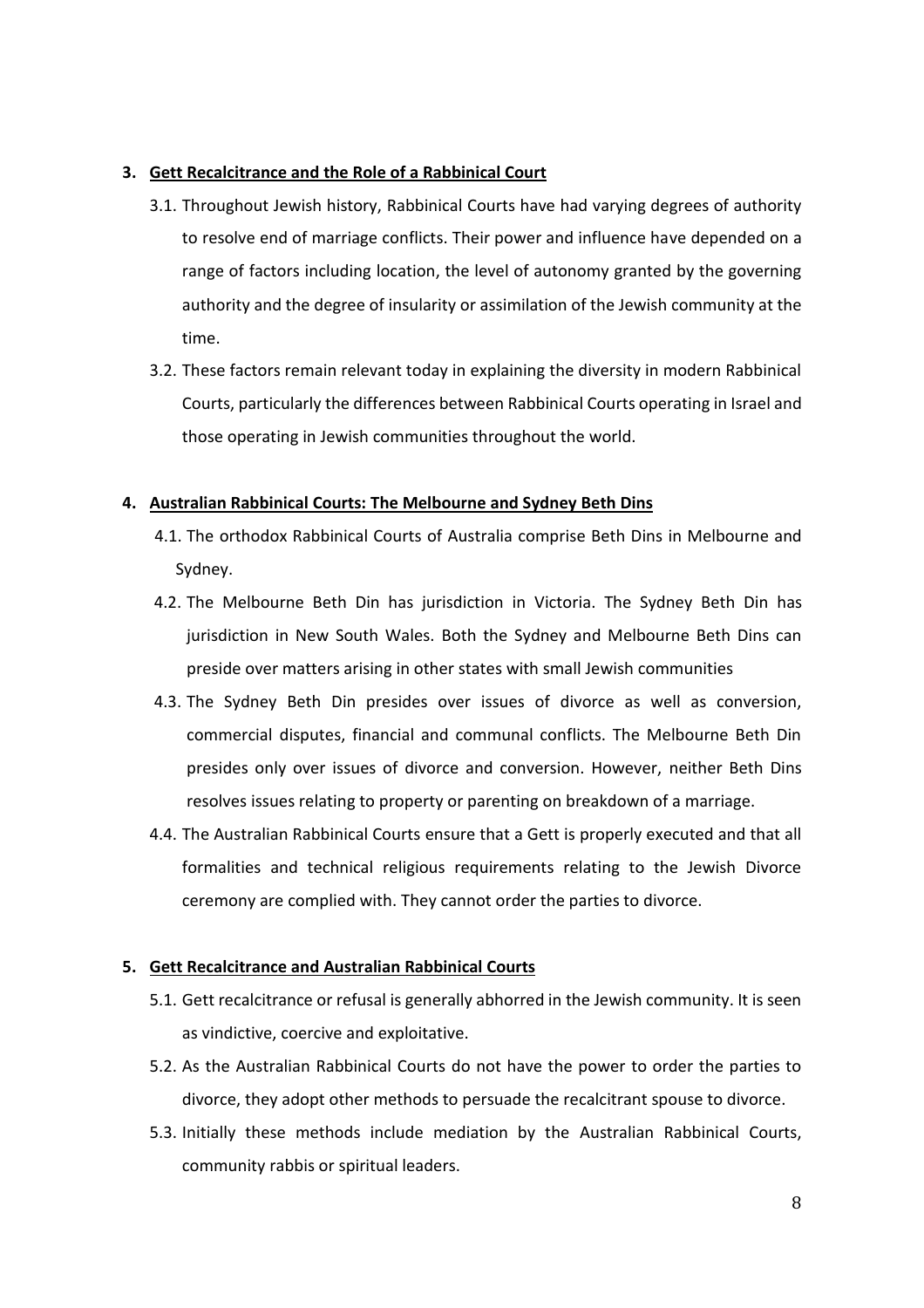- 5.4. Where these attempts of persuasion prove unsuccessful, a Rabbinical Court or Beth Din may issue a summons or a series of summonses (in Hebrew *'a hazmanah'* (single) or*´ hazmanot* (plural)), requiring the recalcitrant party to attend at the Beth Din.
- 5.5. Persistent failure to attend enables the Beth Din to make a contempt order or in Hebrew a '*seruv',* against the recalcitrant spouse.
- 5.6. The contempt order indicates the seriousness with which Gett refusal is viewed by the Beth Din. However, the contempt order is unenforceable and no disciplinary consequences flow from it.
- 5.7. The contempt order enables further and more robust efforts to persuade recalcitrant husbands to attend at the Beth Din. These efforts may include withholding privileges associated with performing religious ceremonial rites and ostracism by the community.
- 5.8. Such efforts will not be seen as abrogating the recalcitrant party's religious autonomy.
- 5.9. Historically, the methods of persuasion were more successful than they are today.

#### **6. Gett Refusal in Australia**

- 6.1. The Melbourne Beth Din has indicated that the rate of divorce applications is increasing.
- 6.2. While many of the divorce applications are resolved procedurally, there are a growing number of cases in which Gett refusal features.
- 6.3. It is difficult to ascertain numbers of Gett refusals because a Gett refusal may last for a few days or multiple decades and is often not reported.
- 6.4. The period of Gett refusal is likely to be short, if the spouse capitulates to her husband's coercion and foregoes her rights and yields to his demands for additional property or more favourable parenting arrangements.
- 6.5. It may be indefinite, if the motivation of the recalcitrant husband is perpetual control. A woman currently living in Victoria endured Gett refusal for 37 years.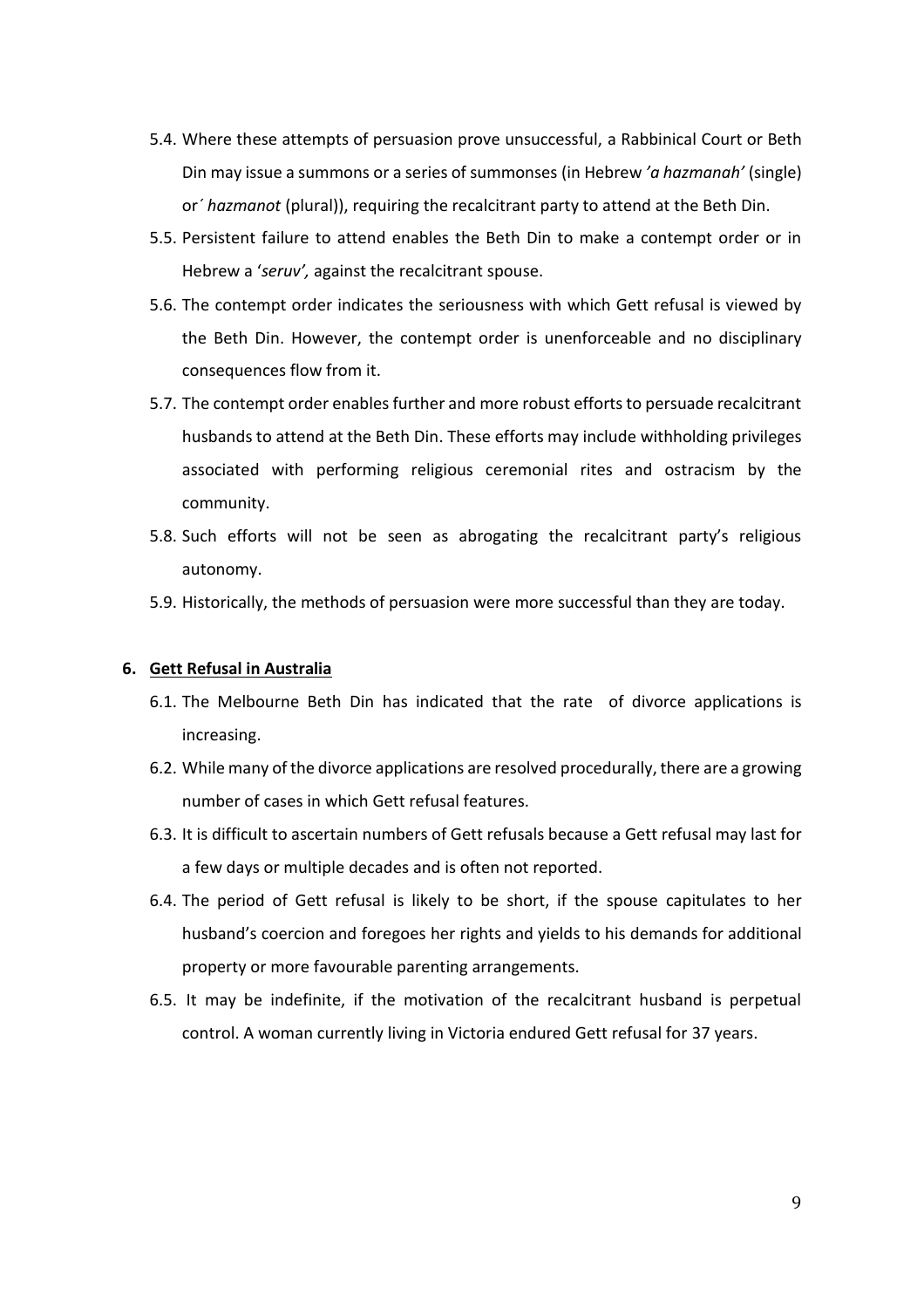#### **7. Examples of Gett Refusal**

7.1. Described below are two cases of Gett refusal that have come before the Melbourne Beth Din in recent times.

### **7.1.1.** *Deborah and Nathan*

- 7.1.1.1.Deborah and Nathan were married for over ten years and had two children.
- 7.1.1.2. The marriage was characterised by acts of family violence. Nathan would constantly check Deborah's phone messages and emails, interrogate her as to her whereabouts and threaten to take the children away from her if she ever left.
- 7.1.1.3.Nathan made minimal contributions to the family's finances, but would make use of Deborah's earnings in a manner that excluded her and would repeatedly tell her that she was lazy and needed to work harder.
- 7.1.1.4.On several occasions, Nathan was physically violent and would repeatedly lock Deborah out of the house at night where she would have to wait until the morning or seek shelter at a friend's home.
- 7.1.1.5.When Deborah finally left, Nathan found her and urged her to return home, promising to change. However, when his behaviour continued, Deborah fled the house and obtained a Family Violence Intervention Order against him.
- 7.1.1.6.Over the next three years, Deborah attended at least six Family Violence Intervention Order hearings and multiple Family Court hearings, as Nathan repeatedly abused the legal process by seeking adjournments and using other procedural tactics to force delays.
- 7.1.1.7.Nathan has been charged with multiple contraventions of Family Violence Intervention Orders and has been found guilty of three contraventions, resulting in the imposition of fines of around \$2,000.
- 7.1.1.8. It has now been more than one year since the Family Court made its final parenting and property orders, over 18 months since the civil divorce decree issued and almost three and a half years since final separation of the parties.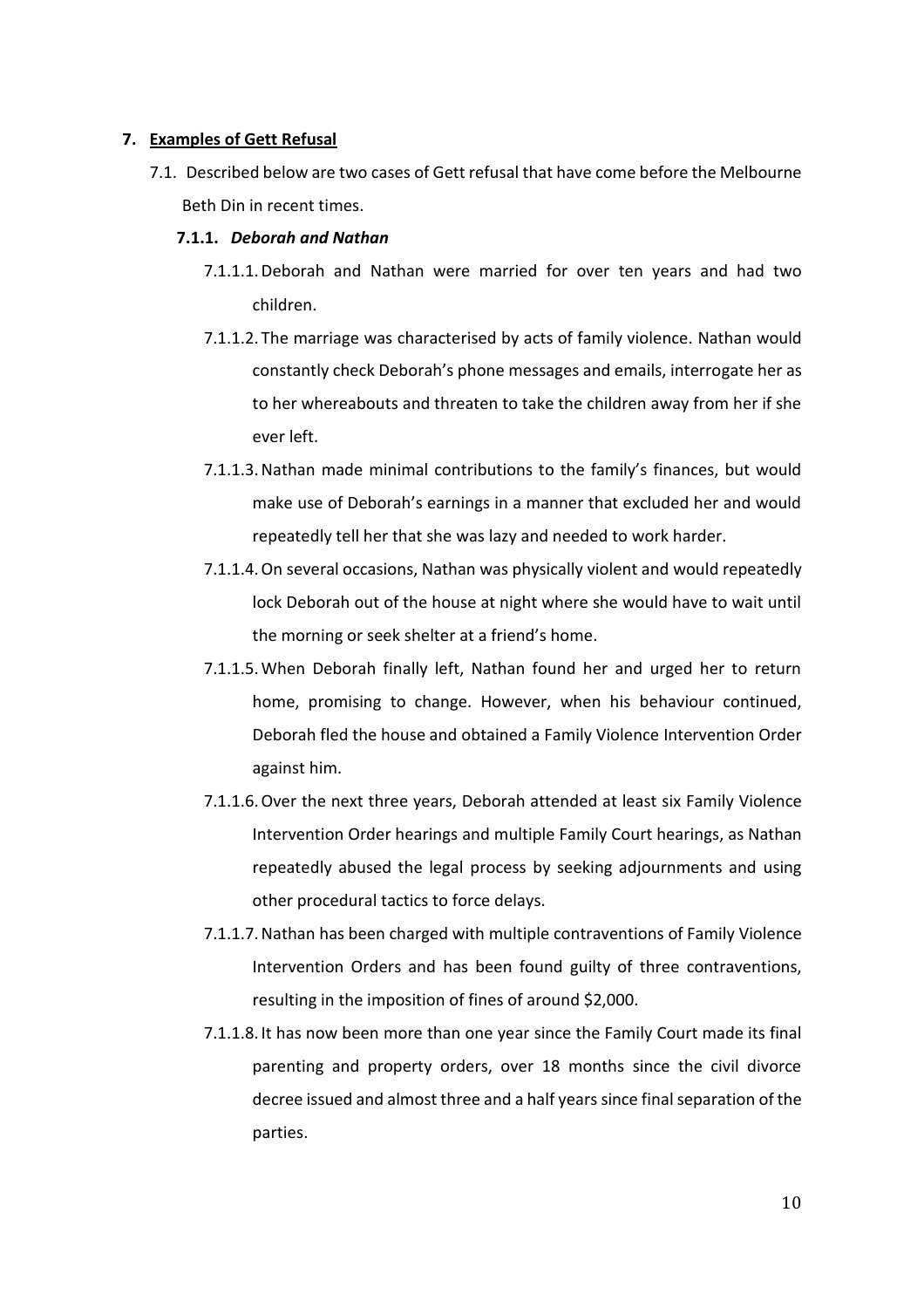- 7.1.1.9. Nathan has promised and then retracted his promise to give Deborah a Gett. He has still not given Deborah a Gett.
- 7.1.1.10. Nathan's refusal to release Deborah from the failed marriage is a clear extension of the abuse and control that he exerted over her during the relationship.

#### **7.1.2.** *Esther and Simon*

- 7.1.2.1. Esther and Simon were married overseas before moving to Australia 25 years ago. The couple has three children.
- 7.1.2.2.After about ten years, the marriage ran into trouble and for the next four years Esther made various attempts to repair the relationship and seek the assistance of marriage counsellors. Simon rebuffed these attempts and continued to verbally abuse Esther calling her 'stupid' and 'crazy'.
- 7.1.2.3. Finally, Esther felt that she had no choice but to end the marriage and relocate with her children to a different state. This she did.
- 7.1.2.4. Esther has obtained a civil divorce from Simon, but she has not been able to obtain her Jewish Divorce from him.
- 7.1.2.5. Even though eight years has elapsed since separation and there has been no contact between Esther and Simon in that time, Simon still refuses to give Esther a Gett. Simon has told those who have attempted to intercede on Esther's behalf, including their children, that 'Esther will get her Jewish divorce over my dead body'.
- 7.1.2.6. Simon's refusal is hisfinal attempt to assert power over Esther in the wake of her decision to break free. He is clearly motivated by a desire to control, humiliate and hurt her.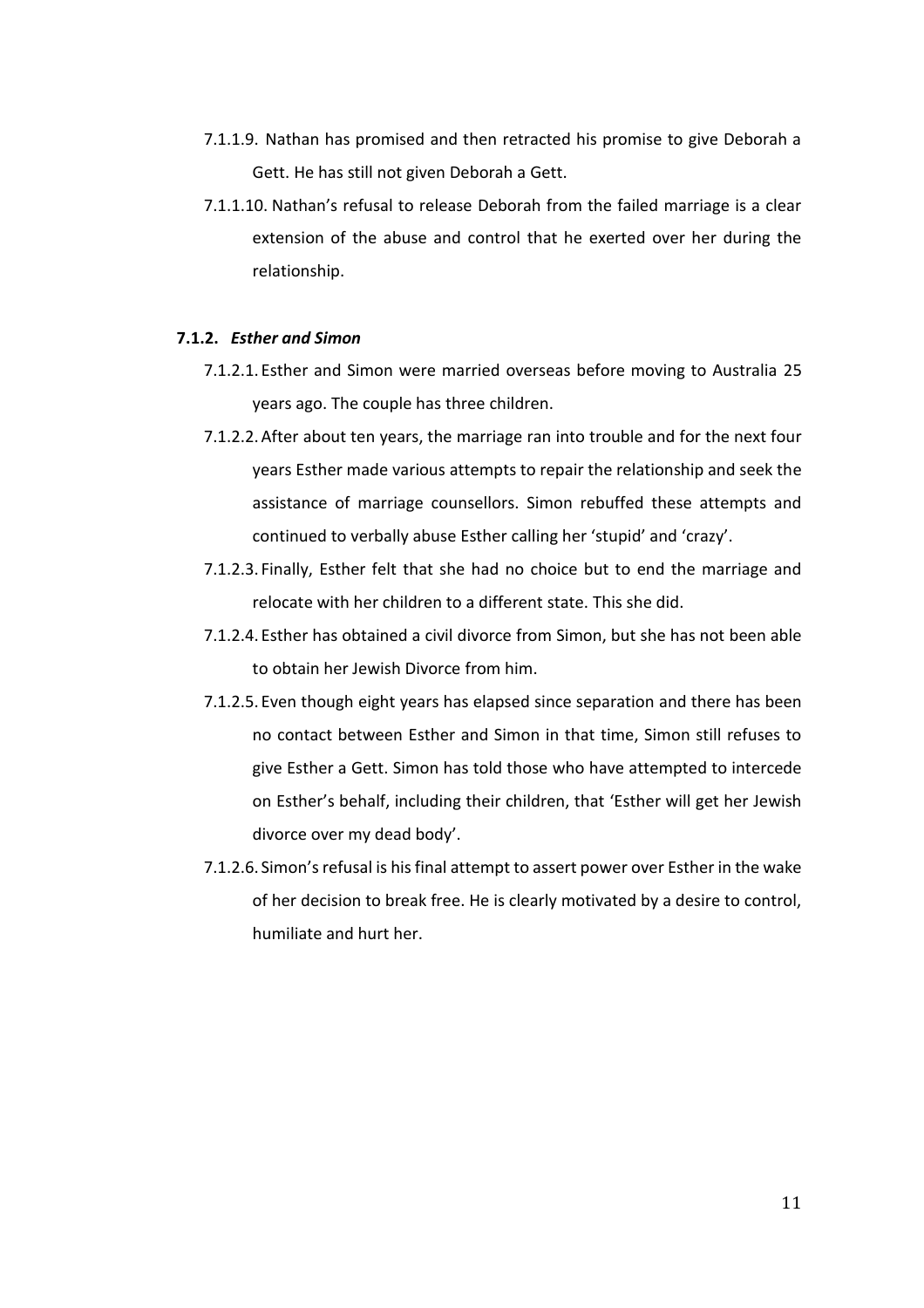#### **8 Gett Refusal as a Form of Family Violence**

- 8.1 The examples above reveal how some Jewish men use Gett refusal as a tool to inflict punishment, retribution and emotional pain on their wives.
- 8.2 Jewish men can use Gett refusal to dominate and perpetuate control over their spouses' lives, by preventing them from remarrying under Jewish Law and from having children who can fully participate in the Jewish community.
- 8.3 They can also use Gett refusal during separation as leverage to extract property or parenting concessions in Australian Family Law proceedings.
- 8.4 Women affected by Gett refusal feel powerless, manipulated and coerced. Their wellbeing is compromised by their inability to move forward and seek new relationships within the Jewish community.
- 8.5 Women interviewed for the purpose of this submission have described their lives while being unable to get a Gett as 'being in a prison without the bars', 'being in limbo' and as 'being forced to remain connected to a person that only wants to hurt me'.
- 8.6 One woman, when asked why she continued to adhere to her faith replied that she did so, 'because he took everything else from me…my faith is the last thing I have left'.
- 8.7 It is submitted that Gett refusal falls within the definition of 'family violence' under sections 4AB(1) and (2) of the Act in that:
	- (a) it is threatening behaviour designed to coerce or control the family member: s4AB(1);
	- (b) it is threatening behaviour designed to cause the family member to be fearful: s4AB(1);
	- (c) it is designed to coerce the other party to relinquish or forego financial assets and therefore unreasonably denies that party their financial autonomy: s4AB(2)(g);
	- (d) it unlawfully deprives a party from keeping connections with their culture: s4AB(2)(i);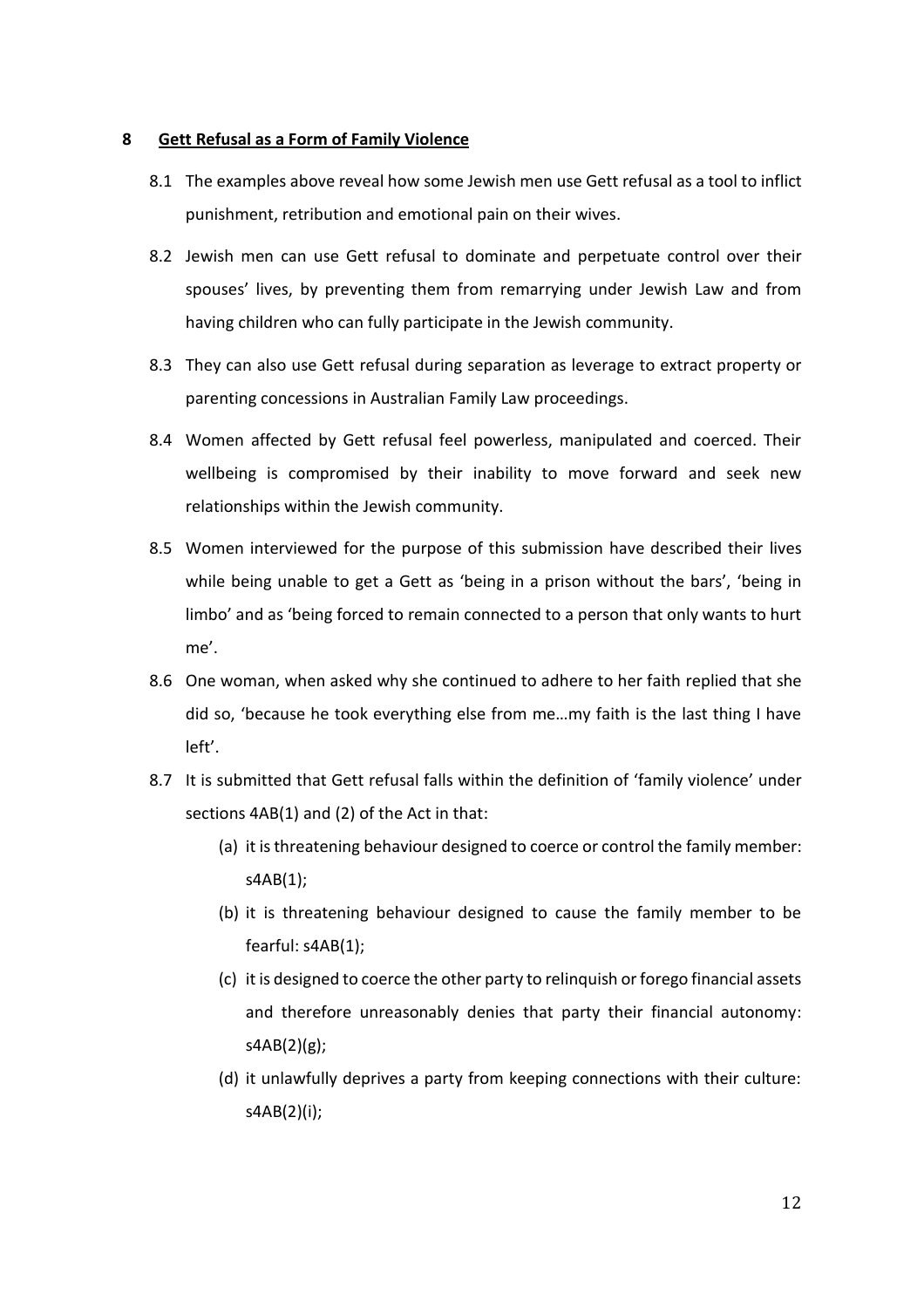- 8.8 The Gett was never intended under Jewish Law to be wielded as a tool by the husband to torment his wife and/or extract property or parenting concessions from her.
- 8.9 The controlling, coercive and manipulating behaviour expressed as Gett refusal is abhorrent to the Jewish community and to the wider Australian community.
- 8.10 The Commonwealth Government has recognised that family violence is a fundamental violation of human rights and is unacceptable in any form, in any community and in any culture. 6
- 8.11 The Commonwealth Government has recognised that people from culturally diverse backgrounds who experience family violence face additional barriers in accessing family law services because of the lack of understanding by family law system professionals about culturally specific instances of family violence.<sup>7</sup>
- 8.12 The Commonwealth Government is determined to prevent and reduce family violence to the greatest extent possible and to promote the accountability of perpetrators of family violence for their actions<sup>8</sup>.

## **9 Recent Case Law**

- 9.1 It has been noted that "one of the purposes of the Family Law Act is to free the parties to a marriage that has broken down irretrievably, both in law and in fact'.<sup>9</sup>
- 9.2 There is a trend evidenced by recent case law in which Family Court judges are declining to make orders that would provide relief to a party experiencing Gett $refusal<sup>10</sup>$ .
- 9.3 This trend has meant that aggrieved parties have been unable to remarry in accordance with the traditions of their religion as recognised by s 45 Marriage Act 1961.

 <sup>6</sup> *The National Plan to Reduce Violence against Women and their Children 2010-2022*

<sup>7</sup> House of Representatives Standing Committee on Social Policy and Legal Affairs, Parliament of Australia, above n 11, 241–8; InTouch Multicultural Centre Against Family Violence, 'Barriers to the Justice System Faced by CALD Women Experiencing Family Violence' (2010)

<sup>8</sup> *Family Law Amendment (Family Violence and other Measures) Act 2011 (Cth)*

<sup>9</sup> Andrew Strum, *Getting a Gett in Australian Courts*, Jewish Law <www.jlaw.cin/Articles/getaus.html>

<sup>10</sup> *Jochim v Jochim* (Unreported, Family Court of Australia, Hase J, 13 September 1996); *Ferro & Koppel [2016]*  FamCA 398; *Idelsohn & Idelsohn* [2017] FamCA 398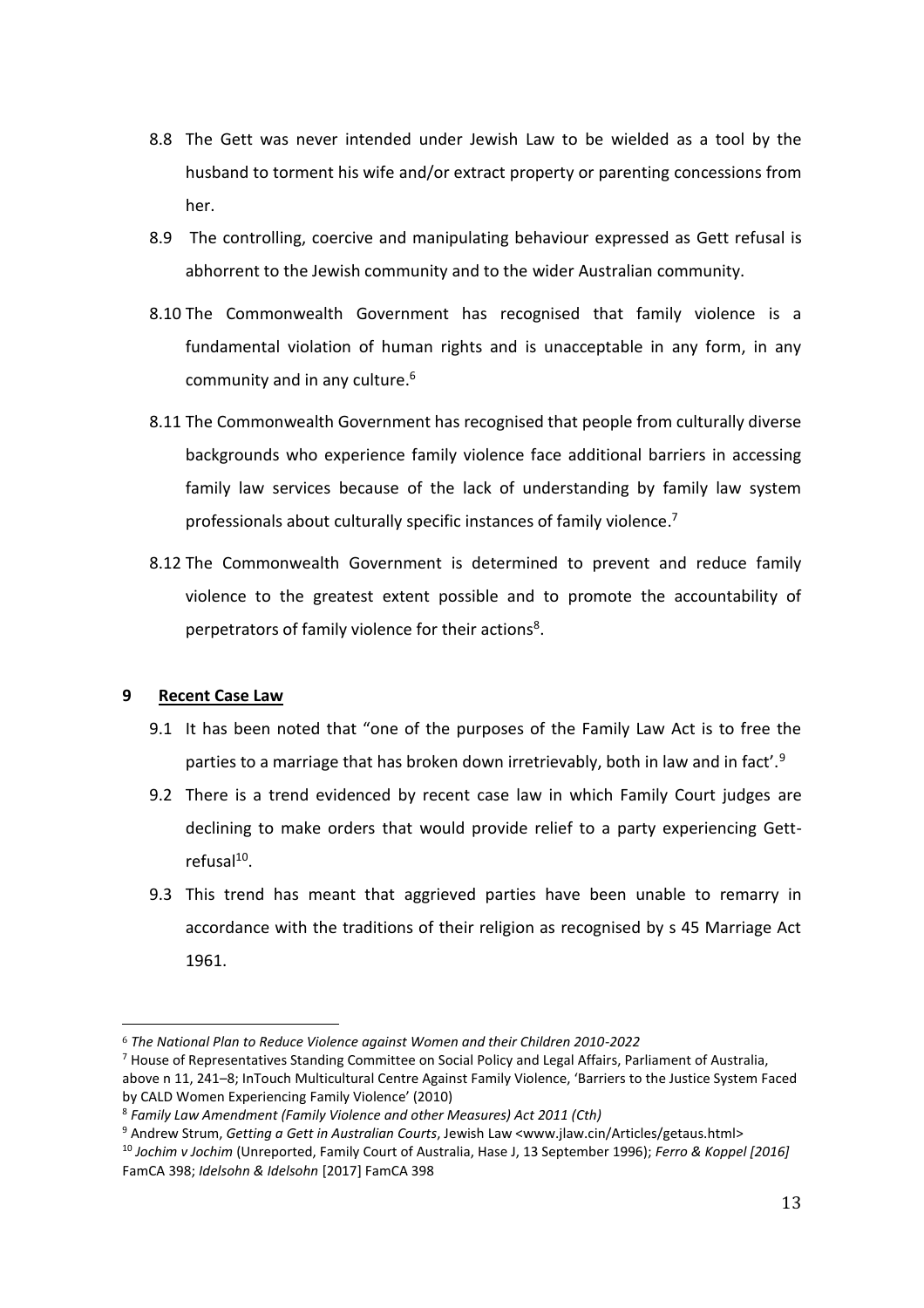- 9.4 The Family Law system is presently denying women affected by Gett refusal and family violence a less punitive and more dignified resolution of their divorce process.
- 9.5 The Family Law system by failing to address Gett refusal and culturally specific instances of family violence risks becoming ineffectual in resolving with finality family law issues of cultural communities.

#### **10 Recommendations**

- 10.1 It is respectfully submitted that Recommendations 1 and 2 of the *Family Law Council's* 2001 Report*; Cultural-Community Divorce and the Family Law Act 1975: A Proposal to Clarify the Law* be wholly adopted.
- 10.2 Specifically, it is recommended that the Act be amended to include the following provisions:
	- *(1) The Court shall have the power, on application of either party, to make such of the Orders set out in sub-section (2) as it deems appropriate to encourage the other party to take all steps reasonably within his or her power to remove all barriers to the re-marriage of the applicant in accordance with the customs and usages of the religious, ethnic or ethno-religious group to which the applicant claims affiliation.*
	- *(2) The Orders which the Court may make at its discretion are the following:*
		- *(a) An Order that the Decree Nisi shall not become absolute until the Court has been satisfied that both parties have taken all steps reasonably within their power to ensure that all barriers to such re-marriage have been removed.*
		- *(b) An Order requiring a party to appear before a recognised tribunal of the said group and a further Order that both parties may take reasonable steps to remove barriers to such re-marriage as that tribunal shall recommend by notice in writing to the Court.*
		- *(c) An Order that any application, defence, pleading or affidavit by a party in respect of any proposed Order for the payment of maintenance by or to that party be adjourned or struck out, if in the opinion of the Court that party has wilfully refused to remove any barrier to such remarriage which it is within the power of that party to remove.*